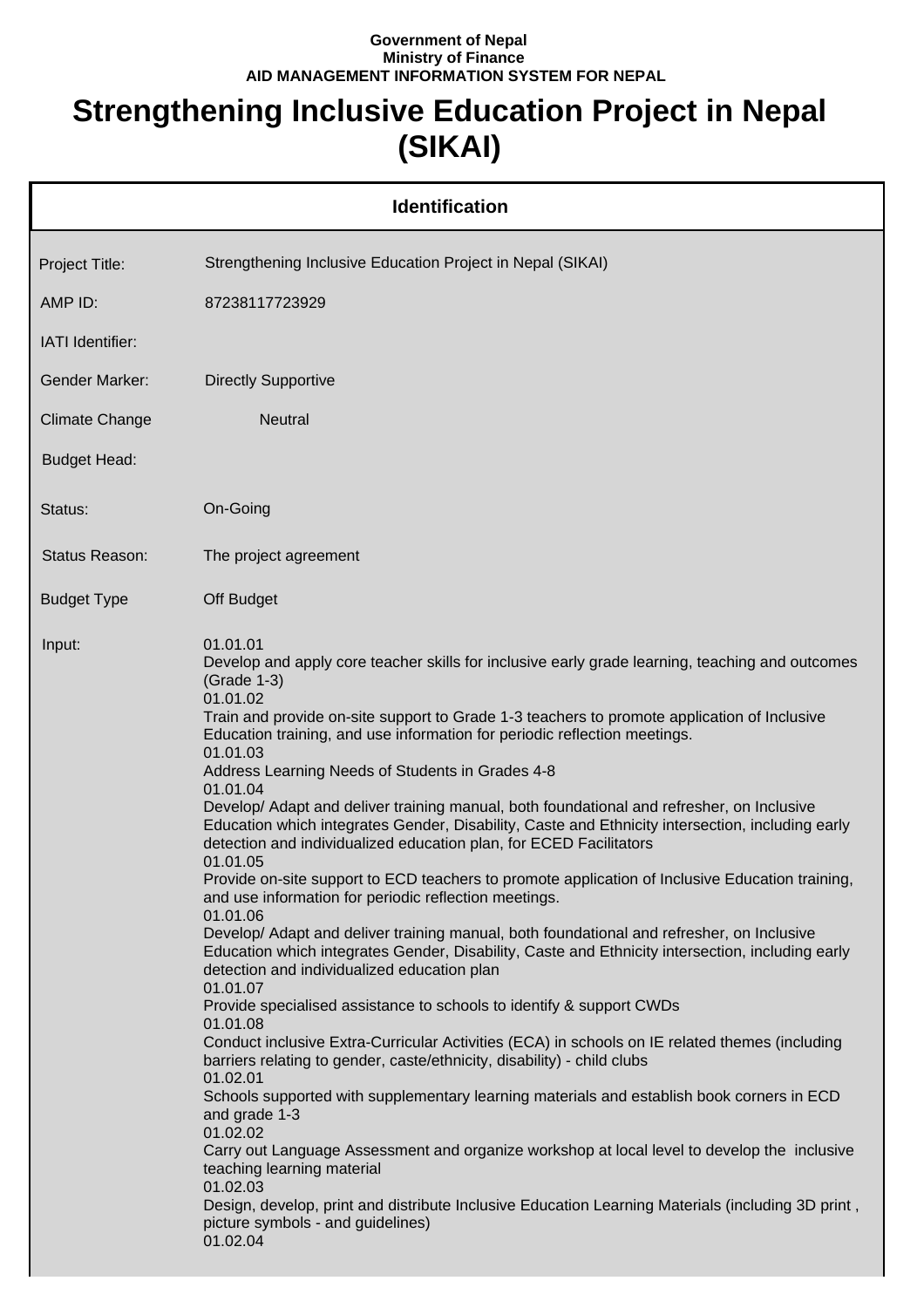Provide teachers kit - aims to create print rich environment in classrooms 01.02.05 Build capacity of upper-grade teachers (4 & above) around materials creation 01.03.01 Support school and local government to conduct need assessments of inclusive physical facilities at school 01.03.02 Support to construct/ rehabilitate/ repair schools to upgrade the existing physical facilities to make them more inclusive including girl-friendly (with incinerator & changing room), child friendly and disabled friendly toilets in schools Drinking Water system and Hand Washing station with footprint and nudges 01.03.03 Provide child friendly furniture to establish child friendly sitting arrangements in classroom (ECD and Grade 1-3) 01.03.04 Install sanitary bins and support schools with sanitary pads 01.03.05 Work with schools to make the playgrounds more inclusive (e.g. levelling) and fencing 01.04.01 Develop orientation resources and deliver orientation on Inclusive Education which integrates Gender, Disability, Caste and Ethnicity intersection for school level stakeholders (Head teachers, SMC, PTSA members) 01.04.02 Work with SMC to develop & roll-out Inclusive School Improvement Plan (SIP) that includes School Safety plan 01.04.03 Support schools with small scale grants for effective implementation of their SIP 01.04.04 Support schools to form and functionalize CP committee to handle CP incidents and link with referral mechanism 02.01.01 Carry out assessment to identify the most vulnerable children and their families including early detection and screening (based on disability, caste, gender, poverty, OSC etc.) - engaging child clubs members as well. 02.01.02 Provide special packages to identified MVF/MVC (e.g. conditional cash support programme, eye glasses, hearing aid, stationary, uniform) 02.01.03 Run bridging classes for Out-of-School Children (OSC) to bring them back to formal education system 02.01.04 Prepare and disseminate school & community level (including municipality) referral mechanisms 02.02.01 Facilitate broader community action components to improve early grade learning (literacy & numeracy) skill (including read-a-thons, reading mela, community story time and reading buddies) 02.02.02 Develop parental education course/ package focusing on ECD and covering issues around Inclusive Education and conduct orientation to parents/caregivers - parents of target schools children 02.03.01 Adapt and contextualize the C-Change facilitators manual and train facilitators 02.03.02 Establish community change groups taking school catchment area as cluster with representatives from existing, new groups and other representatives of the community 02.03.03 C-Change groups identify and explore gender, ethnicity/caste, disability-related barriers (including root causes) affecting MVC through structured facilitated sessions (20+ sessions) 02.03.04 C-Change groups develop and implement action plans to address discriminatory and harmful

attitudes, behaviours and practices

02.03.05

C-Change groups review and reflect on their action plans 02.03.06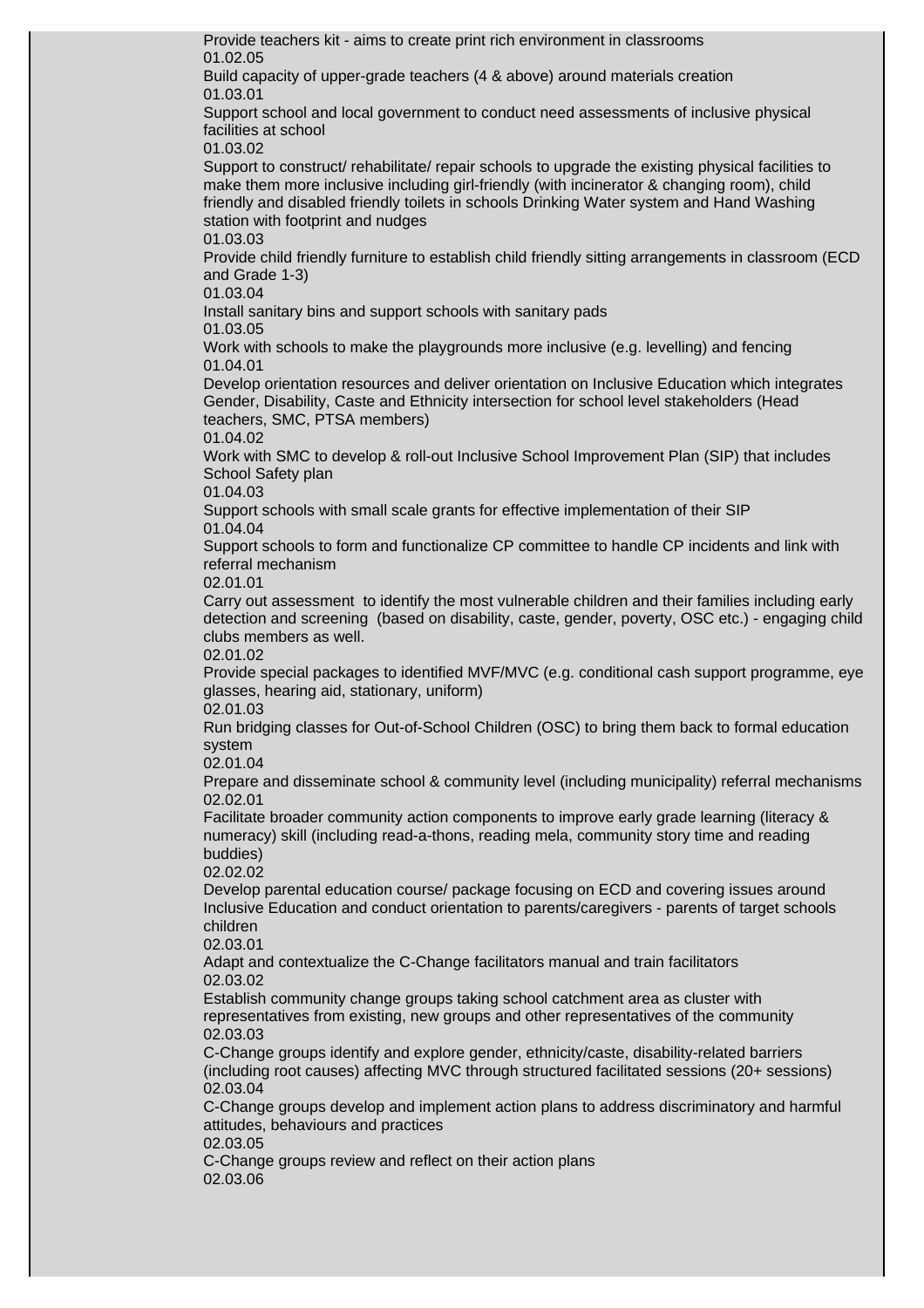Identify key influencers and gatekeepers to support efforts to address discriminatory and harmful attitudes, behaviours and practices (men, boys, social and faith leaders, women leaders, local media person, head teachers, youths- media campaign, awareness campaign and intergenerational dialogues)

## 02.03.07

Engage the local government officials to work as champions of change to address harmful attitudes, behaviours and practices at the local level 02.03.08

Mobilize trained youths/men and child club members/ CLC, mothers groups to identify and implement tailored awareness raising activities in target community on Inclusive Education (e.g. Door to Door Campaign, Inclusive Education Campaign - Samabesi Shiksha Abhiyan, Interaction Meetings, Identifying & recognizing Role Model Father, etc.)- ensure campaigns address gender, disability and caste/ethnicity barriers to education; engage key influencers and gatekeepers in awareness raising activities/campaigns 03.01.01

Assist Municipalities to formulate IE Policies, Plan, guideline/framework and structure (Inclusive Education Policy, Plan, Programme, curriculum and practices, specific IE committee, Disability Coordination Committee) - ensure participation of child club members, mothers group, caste, MVC - Including training to provincial & mun level authorities 03.01.02

Support municipalities to disseminate, implement and monitoring IE Policies, Plans and guideline/framework

03.01.03

Support municipalities to conduct periodical coordination meeting with local government to review and update Policy, Plans and guideline/framework 03.01.04

Contribute to government initiatives on Inclusive Education (Federal, Province, Municipal) 03.01.05

Build capacity of local government on issues of Inclusive education, CP, GESI and other contextual issues prevailing in the community

03.01.06

Work with municipality to build the capacity of ward and palika level stakeholders around budgeting process and taxation

03.02.01

Form, train & mobilize community members on policies relating to inclusion and CVA 03.02.02

Facilitate sessions with CVA Group to identify priority areas for monitoring standards and empower them to undertake monitoring of school situation comparative to government IE standards, documenting via monitoring standards meetings and score-card meetings 03.02.03

Support the CVA group to convene a community interface meeting to discuss on education standards and develop action plans

03.02.04

Follow-up the action plans and use generated data for trend analysis & policy influence 03.02.05

Organise Inclusive Education Working Group (IEWG) to plan & influence operationalization of IE Policies & Plans (e.g. scholarship scheme for out-of-school children) 03.03.01

Mapping of child protection system at the ward level to find out status of the mechanism in the community

03.03.02

Support local ward/municipality to re/form child protection committee to work in protecting children in the community

03.03.03

Support local government to build capacity of child protection mechanism including CP, roles and responsibilities, IE and leadership training (Child Protection Committee, Women and Children Service Centre/Police) - IE issues and MVC 03.03.04

Support local government to functionalize and monitor the child protection Committee in the local level to report, refer and manage the CP incidences (Data gathering, Case registration, functional case referral system, support)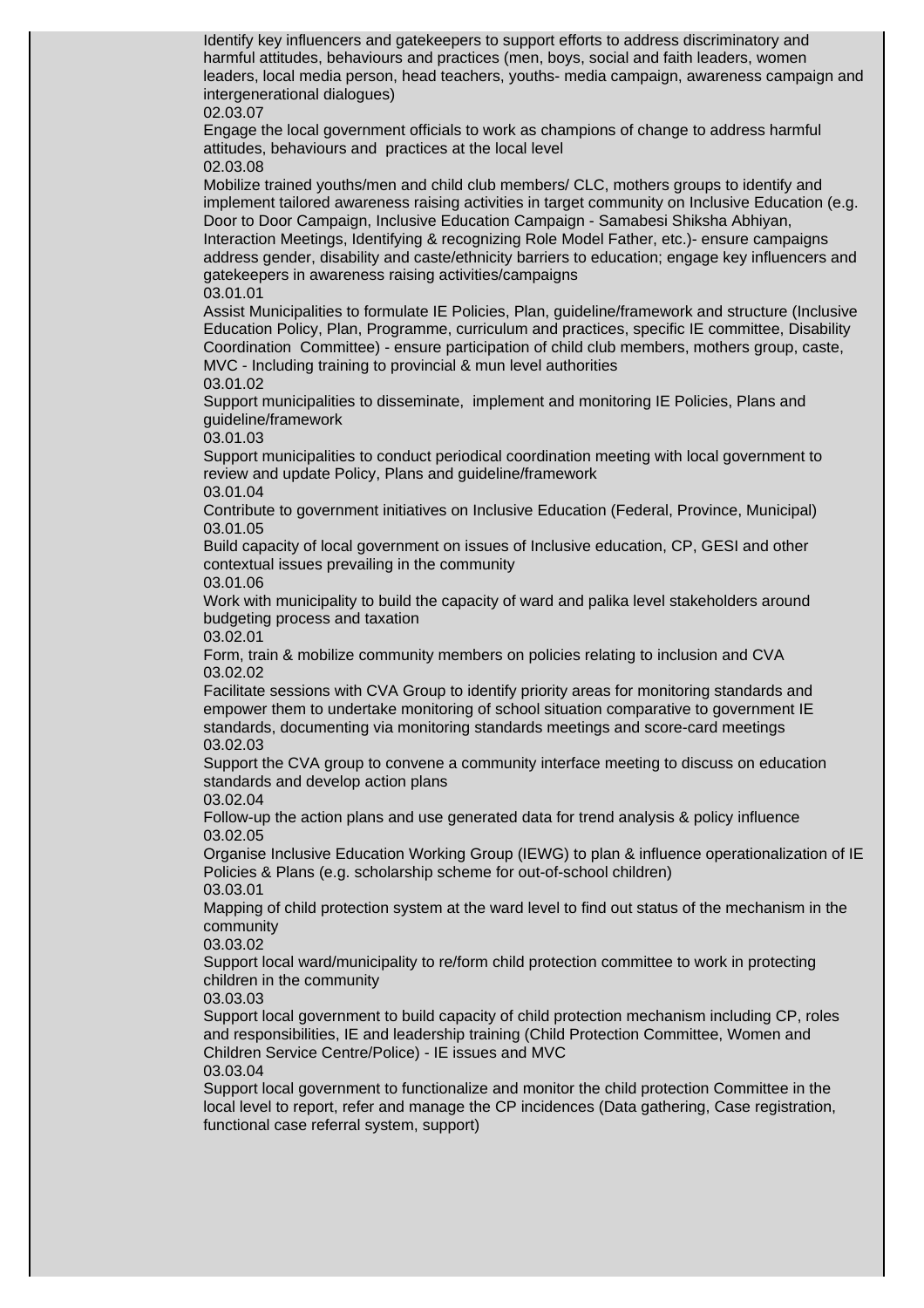| 03.03.05<br>Assist local government to formulate/ and disseminate policies regarding child protection (Plan<br>and procedures at the local level)  |
|----------------------------------------------------------------------------------------------------------------------------------------------------|
| 03.03.06<br>Support Child Protection Committee to conduct awareness activities to address reduction of<br>child protection issues in the community |
| 03.04.01<br>Organise project kick-off workshop and inception meetings                                                                              |
| 03.04.02<br>Develop and disseminate a GESI strategy and action plan to guide project implementation<br>03.04.03                                    |
| Conduct Project review/ reflection workshop on semi-annual basis<br>03.04.04                                                                       |
| Collect, compile and disseminate good practices of project interventions<br>03.04.05                                                               |
| Organize reflections and lessons learned workshops to help to adjust the programme<br>03.04.06                                                     |
| Establish and utilize electronic database system to monitor the performance<br>03.04.07                                                            |
| Establish and operate community feedback system to empower the community and incorporate<br>in the project activities<br>94.01.02                  |
| Develop and share implementation guideline and quality benchmark<br>94.01.03                                                                       |
| Assure quality through Quality Benchmark Monitoring tools<br>94.01.04                                                                              |
| Meet government reporting requirement (DPAC, CPAC),<br>94.01.05                                                                                    |
| Monitoring & Evaluation costs for HI                                                                                                               |
|                                                                                                                                                    |
| Output# 01.01<br>Teachers equipped to deliver inclusive education<br>Output# 01.02                                                                 |
| Equipped classrooms with supplementary and inclusive education learning materials<br>Output# 01.03                                                 |
| Accessible & safe School Infrastructure; including WASH and playground facilities<br>Output# 01.04                                                 |
| Strengthened school governance for Inclusive Education<br>Output# 02.01                                                                            |
| Most vulnerable children and their families have information, incentives and assistive devices<br>Output# 02.02                                    |
| A functional community-based learning mechanism for children (literacy & numeracy)<br>Output# 02.03                                                |
| Communities implement plans to change harmful attitudes and practices towards vulnerable<br>children                                               |
| Output# 03.01<br>Functional institutional systems & resources to implement Inclusive Education at Province &                                       |
| <b>Municipal level</b><br>Output# 03.02                                                                                                            |
| Engaged community groups & networks to address barriers to Inclusive Education<br>Output# 03.03                                                    |
| Functional protection mechanisms at community level to protect children at school and in<br>communities                                            |
| Output# 03.04<br>Enhanced Understanding and Collaboration for Project Management                                                                   |
| Output 94.01<br>Effective monitoring, evaluation, accountability and learning system                                                               |
|                                                                                                                                                    |
| Outcome-01<br>Improved inclusive education environment in schools                                                                                  |
| Outcome-02<br>Communities are more supportive of the education of their most vulnerable children, at home                                          |
| and school<br>Outcome-03                                                                                                                           |

Output:

Outcome: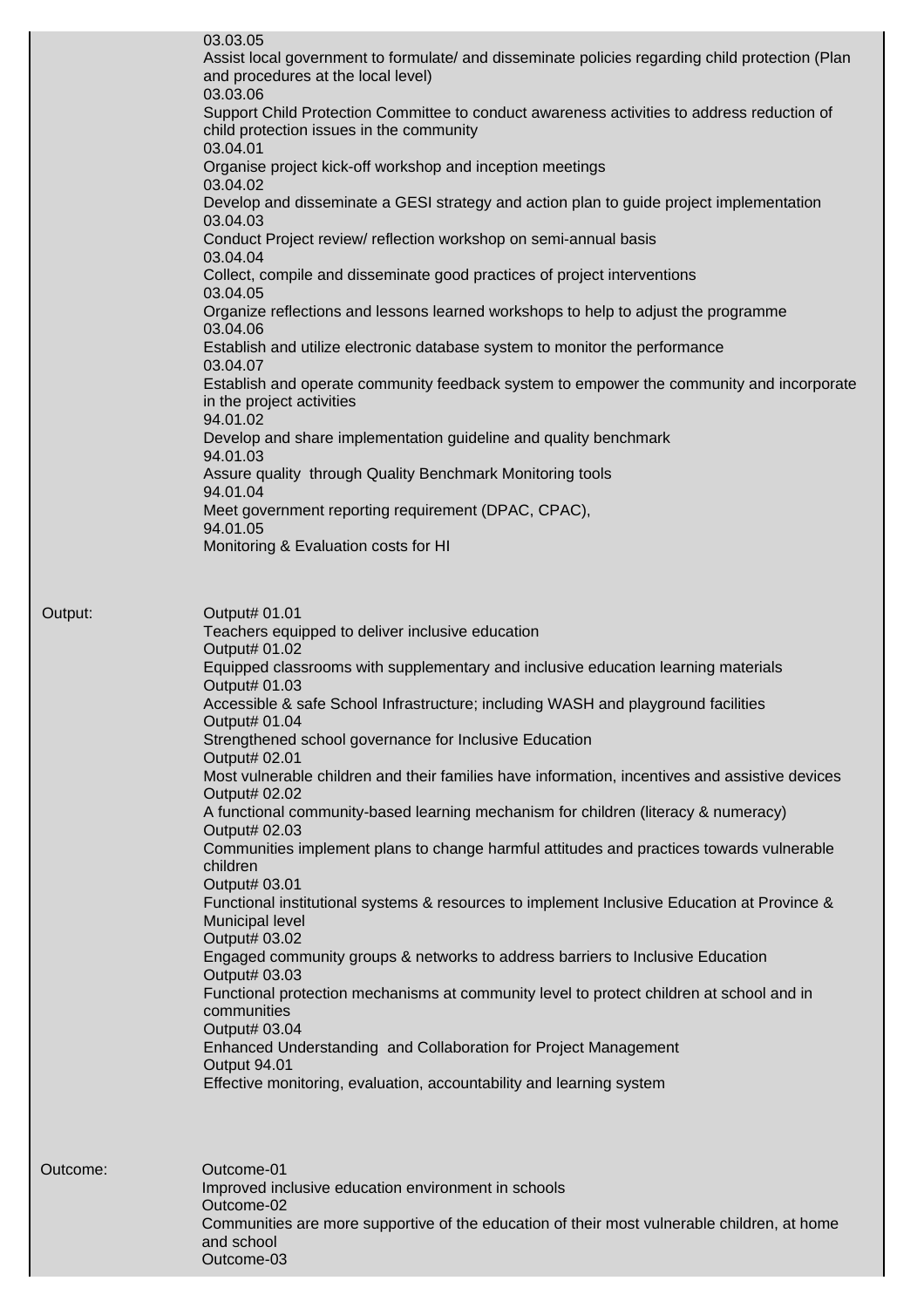|                                   | Improved function and governance of inclusive education and child protection systems                                                                                 |
|-----------------------------------|----------------------------------------------------------------------------------------------------------------------------------------------------------------------|
| Impact:                           | Most vulnerable children access and participate equally in education and achieve equitable<br>learning outcomes in basic education in the target district of Sarlahi |
| Treasury Type:                    |                                                                                                                                                                      |
| Humanitarian Ald:                 | No                                                                                                                                                                   |
|                                   |                                                                                                                                                                      |
|                                   |                                                                                                                                                                      |
|                                   |                                                                                                                                                                      |
|                                   |                                                                                                                                                                      |
|                                   |                                                                                                                                                                      |
|                                   |                                                                                                                                                                      |
|                                   |                                                                                                                                                                      |
|                                   |                                                                                                                                                                      |
|                                   |                                                                                                                                                                      |
|                                   |                                                                                                                                                                      |
|                                   |                                                                                                                                                                      |
|                                   |                                                                                                                                                                      |
|                                   |                                                                                                                                                                      |
|                                   | <b>Planning</b>                                                                                                                                                      |
| Date of Agreement                 | 2020-05-27                                                                                                                                                           |
| Date of effectiveness 2019-07-01  |                                                                                                                                                                      |
| <b>Proposed Start Date</b>        |                                                                                                                                                                      |
| <b>Actual Start Date</b>          | 2018-07-01                                                                                                                                                           |
| <b>Planned Completion</b><br>Date | 2024-05-24                                                                                                                                                           |

| Location           |            |
|--------------------|------------|
| Location           | Percentage |
| Sarlahi (Malangwa) | 100.0%     |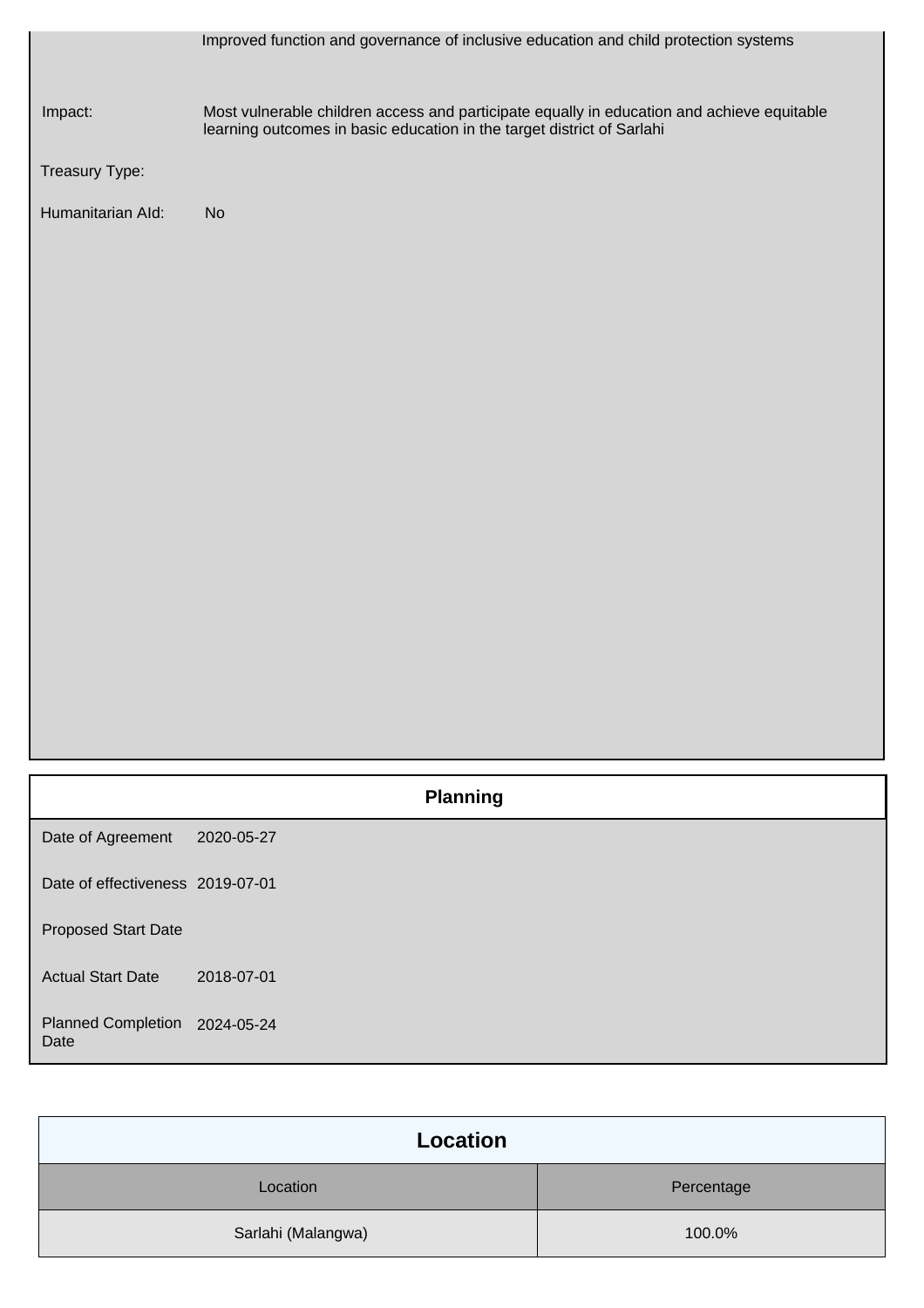| <b>National Plan</b>                                                         |            |
|------------------------------------------------------------------------------|------------|
| Program                                                                      | Percentage |
| [Education ] [Social Development Policy ] [National Development Plan (NDP) ] | 100.0%     |

| <b>Sector</b>                           |            |
|-----------------------------------------|------------|
| Sector                                  | Percentage |
| Nepal Sector Classification EDUCATION 0 | 100.0%     |

| <b>Implementing/Executing Agency</b>           |        |  |  |
|------------------------------------------------|--------|--|--|
| <b>Implementing Agency</b>                     |        |  |  |
| Non Governmental Organisations                 | 100.0% |  |  |
| <b>Executing Agency</b>                        |        |  |  |
| Handicap International                         | 22.0%  |  |  |
| World Education, Inc.                          | 20.0%  |  |  |
| <b>World Vision International</b>              | 58.0%  |  |  |
| <b>Responsible Organization</b>                |        |  |  |
| Ministry of Women, Children and Senior Citizen | 100.0% |  |  |
| Donor                                          |        |  |  |
| World Vision International                     | 0.0%   |  |  |

| <b>Funding</b>                          |                                   |                       |                               |            |                     |
|-----------------------------------------|-----------------------------------|-----------------------|-------------------------------|------------|---------------------|
| Transaction<br>Date                     | Type of<br>Assistance             | Mode of<br>Payment    | Post Earthquake<br>Assistance | Commitment | <b>Disbursement</b> |
|                                         | <b>World Vision International</b> |                       |                               |            |                     |
|                                         | <b>Actual</b>                     |                       |                               |            |                     |
| 5/27/2020                               | Grant Aid                         | <b>Direct Payment</b> | No.                           | 3,217,536  |                     |
| 6/30/2020                               | <b>Grant Aid</b>                  | <b>Direct Payment</b> | N <sub>o</sub>                |            | 454,796             |
| <b>UNDISBURSED BALANCE</b><br>2,762,740 |                                   |                       |                               |            |                     |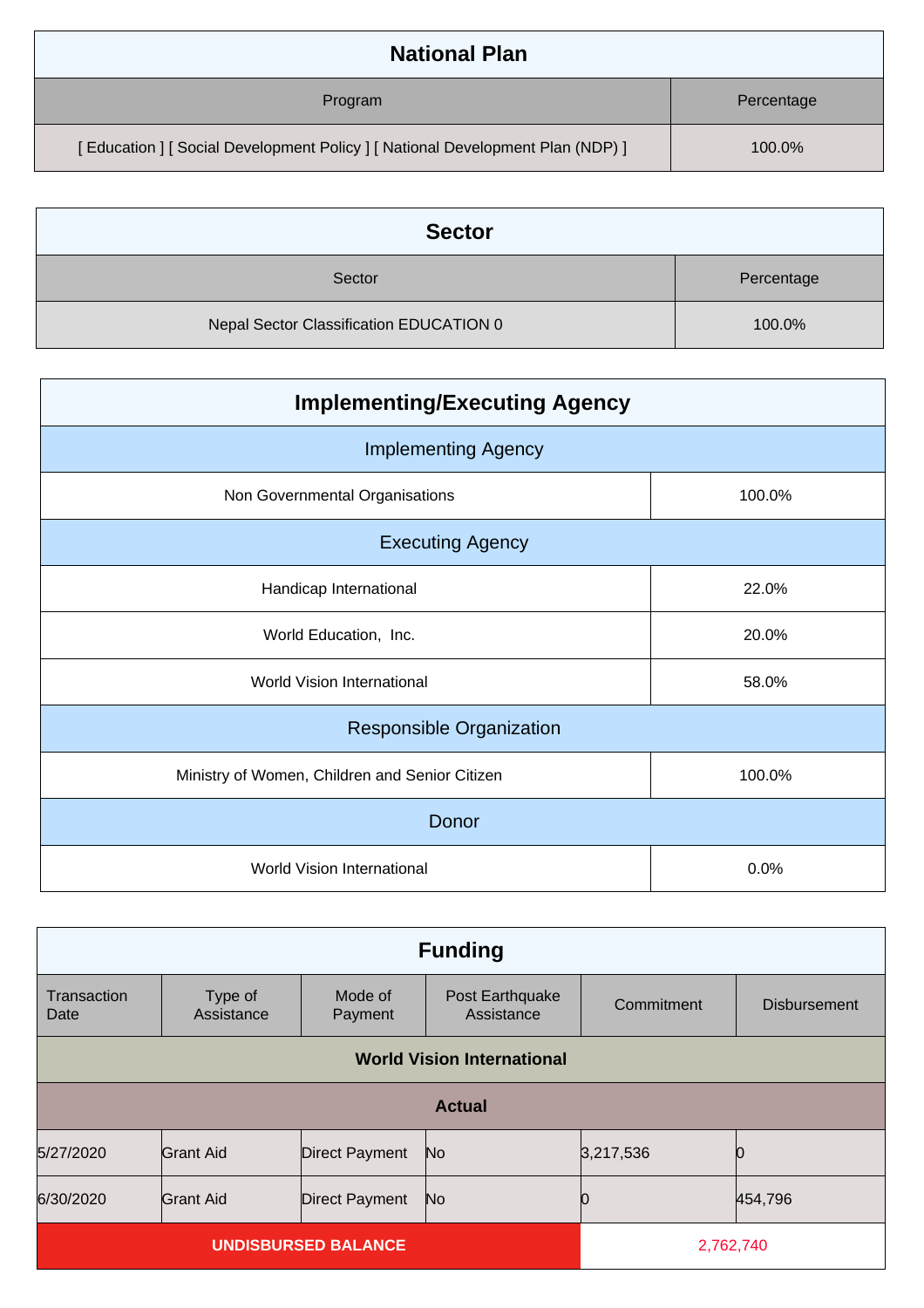| Transaction<br>Date                | Type of<br>Assistance | Mode of<br>Payment    | Post Earthquake<br>Assistance | Commitment | <b>Disbursement</b> |
|------------------------------------|-----------------------|-----------------------|-------------------------------|------------|---------------------|
| 12/31/2020                         | Grant Aid             | <b>Direct Payment</b> | No                            |            | 493,075             |
| 6/30/2021                          | <b>Grant Aid</b>      | <b>Direct Payment</b> | No                            |            | 636,019             |
| 12/31/2021                         | <b>Grant Aid</b>      | <b>Direct Payment</b> | No                            |            | 565,478             |
| Total                              |                       |                       | 3,217,536                     | 2,149,368  |                     |
| Total (World Vision International) |                       |                       | 3,217,536                     | 2,149,368  |                     |
| <b>UNDISBURSED BALANCE</b>         |                       |                       | 1,068,168                     |            |                     |

## **Progress Achieved** Progress Achieved: Key Problems: Steps Taken to Solve Problems:

| <b>Funding Information</b>        |             |  |
|-----------------------------------|-------------|--|
| <b>Total Actual Commitment</b>    | 3,217,536   |  |
| <b>Total Planned Commitment</b>   | $\mathbf 0$ |  |
| <b>Total Actual Disbursement</b>  | 2,149,368   |  |
| <b>Total Planned Disbursement</b> | $\mathbf 0$ |  |
|                                   |             |  |